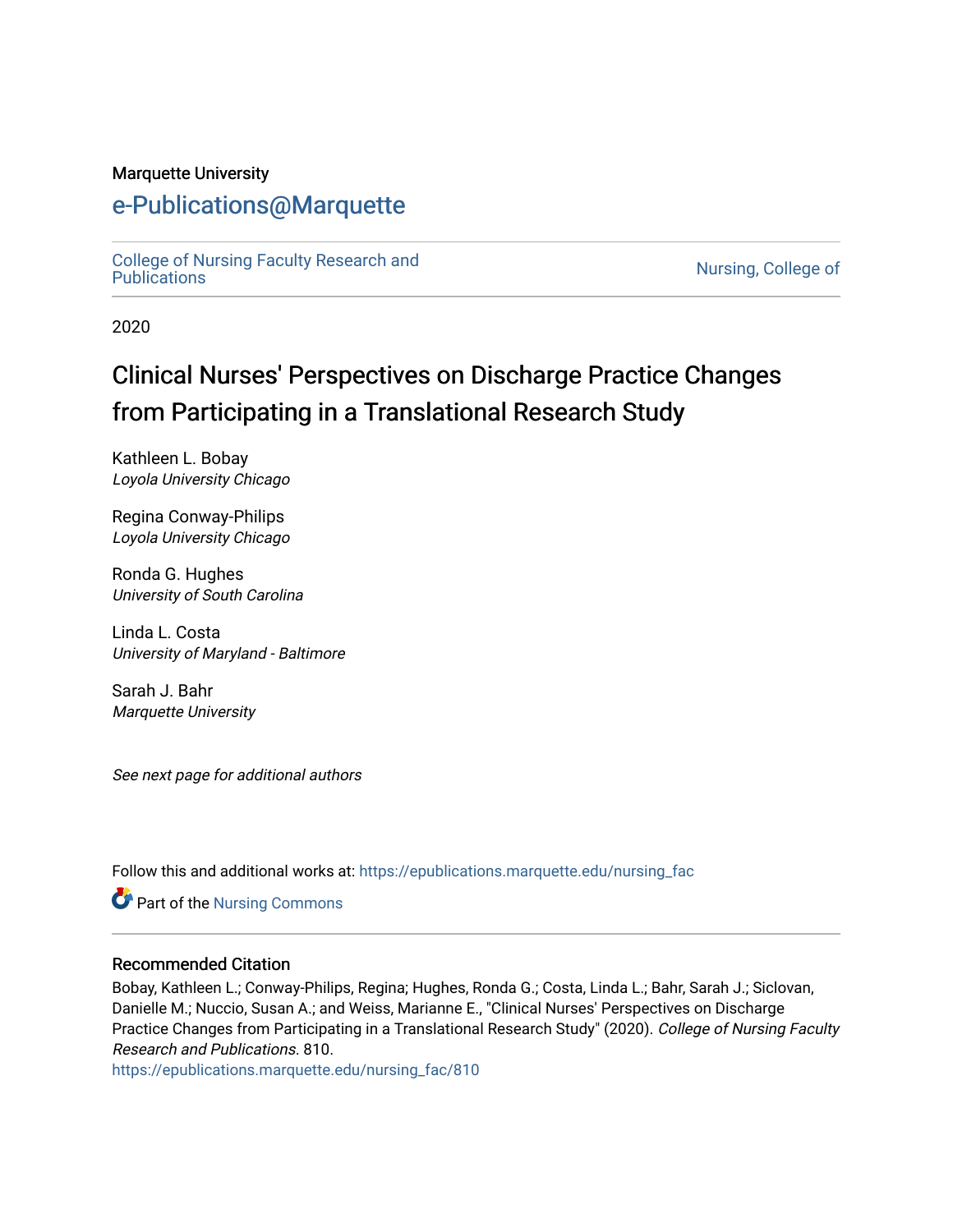#### Authors

Kathleen L. Bobay, Regina Conway-Philips, Ronda G. Hughes, Linda L. Costa, Sarah J. Bahr, Danielle M. Siclovan, Susan A. Nuccio, and Marianne E. Weiss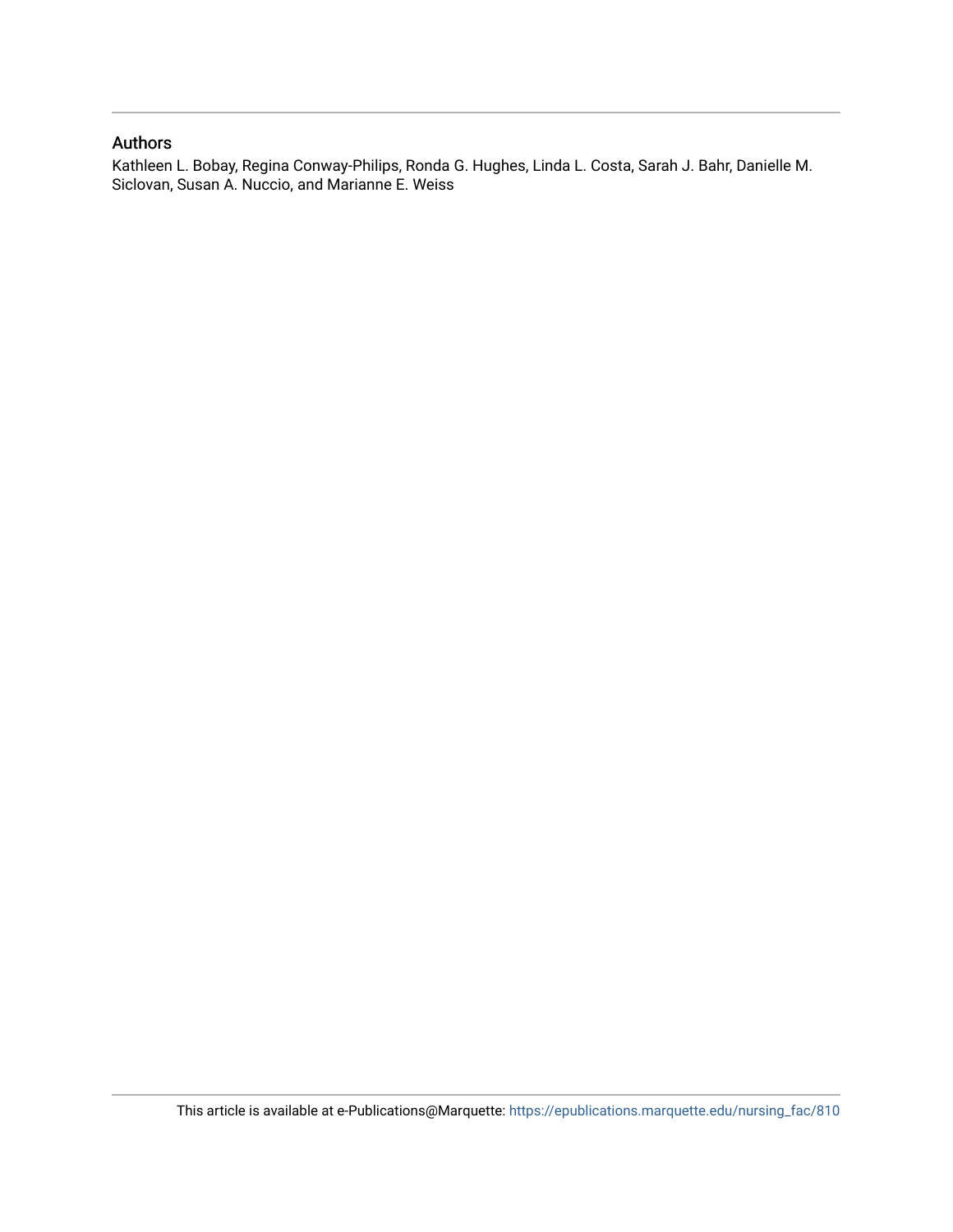**Marquette University**

# **e-Publications@Marquette**

#### *Nursing Faculty Research and Publications/College of Nursing*

*This paper is NOT THE PUBLISHED VERSION;* **but the author's final, peer-reviewed manuscript.** The published version may be accessed by following the link in the citation below.

*Journal of Nursing Management*, Early Access (October 6, 2020). [DOI.](https://doi.org/10.1111/jonm.13171) This article is © Wiley and permission has been granted for this version to appear in [e-Publications@Marquette.](http://epublications.marquette.edu/) Wiley does not grant permission for this article to be further copied/distributed or hosted elsewhere without the express permission from Wiley.

# Clinical Nurses' Perspectives on Discharge Practice Changes from Participating in A Translational Research Study

Kathleen L. Bobay Marcella Niehoff School of Nursing, Loyola University Chicago, Chicago, IL Regina Conway‐Phillips Marcella Niehoff School of Nursing, Loyola University Chicago, Chicago, IL Ronda G. Hughes Center for Nursing Leadership, University of South Carolina College of Nursing, Columbia, SC Linda Costa University of Maryland School of Nursing, Baltimore, MD Sarah J. Bahr Marquette University College of Nursing, Milwaukee, WI Danielle Siclovan Risk Management Services, Froedtert & Medical College of Wisconsin, Milwaukee, WI Susan Nuccio Marquette University College of Nursing, Milwaukee, WI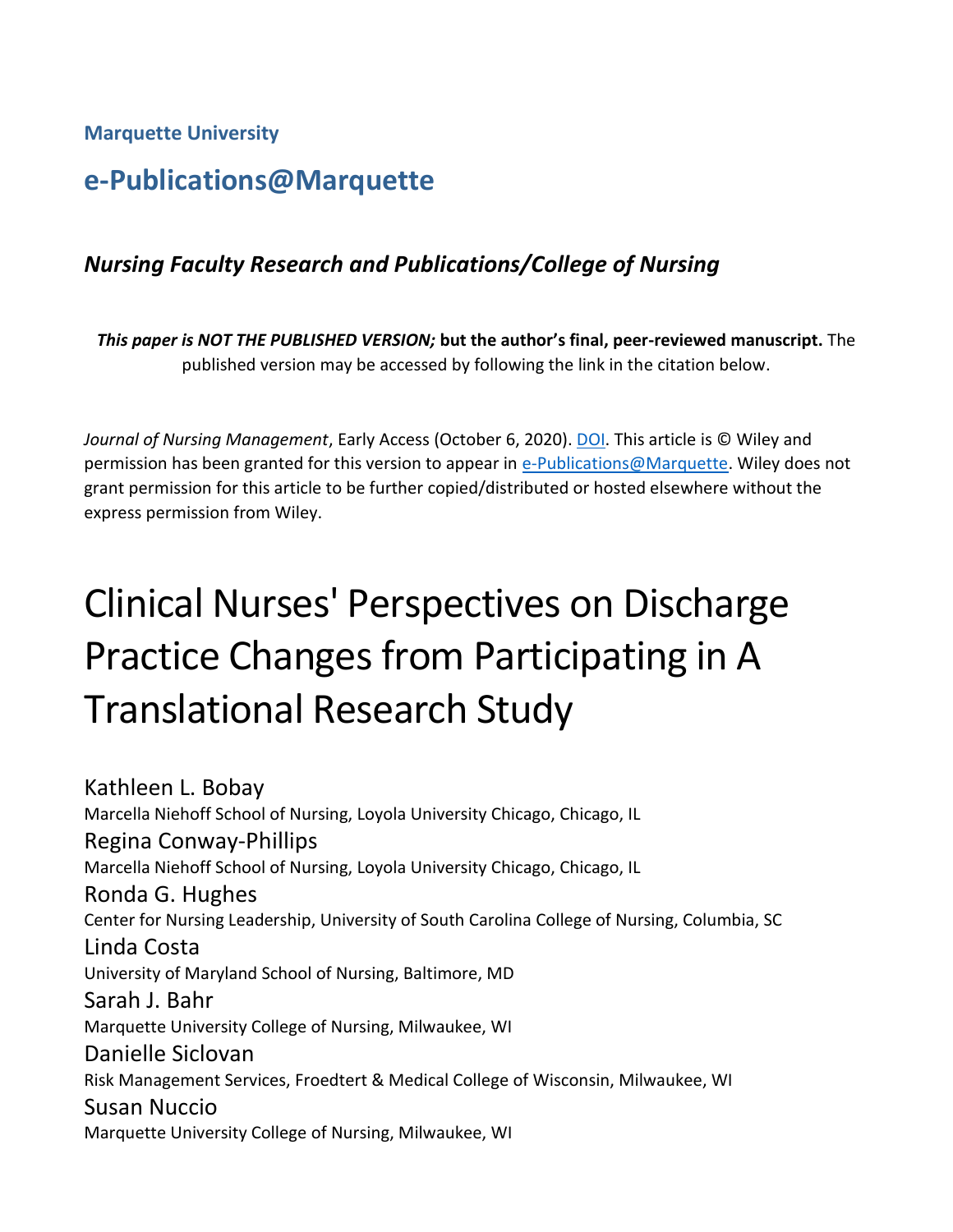#### Marianne Weiss

Marquette University College of Nursing, Milwaukee, WI

#### Abstract

#### Aim

To describe clinical nurses' experiences with practice change associated with participation in a multi‐ site nursing translational research study implementing new protocols for hospital discharge readiness assessment.

#### Background

Nurses' participation in translational research studies provides an opportunity to evaluate how implementation of new nursing interventions affects care processes within a local context. These insights can provide information that leads to successful adoption and sustainability of the intervention.

#### Methods

Semi-structured focus groups from 30 of 33 participating study hospitals lead by team nurse researchers.

#### Results

Nurses reported improved and earlier awareness of patients' discharge needs, changes in discharge practices, greater patient/family involvement in discharge, synergy and enhanced discharge processes, and implementation challenges. Participating nurses related the benefits of participation in nursing research.

#### Conclusion

Participation in a unit‐level translational research project was a successful strategy for engaging nurses in practice change to improve hospital discharge.

#### Implications for Nursing Management

Leading unit-based implementation of a structured discharge readiness assessment including nurse assessment and patient self‐assessment encourages earlier awareness of patients' discharge needs, improved patient assessment and greater patient/family involvement in discharge preparation. Integrating discharge readiness assessments into existing discharge care promotes communication between health team members that facilitates a timely, coordinated discharge.

## 1 INTRODUCTION

Translating research into practice has often been a difficult and time‐consuming process, with research taking many years for full adoption (Weiss et al., **2018**). Only a small proportion of nursing research ever reaches practice (Munro & Savel, **2016**). Proactive strategies for facilitating the transfer of research and shortening the timeline to adoption in nursing practice are needed. Studying how implementation of new nursing interventions affects nursing care practices within a local context can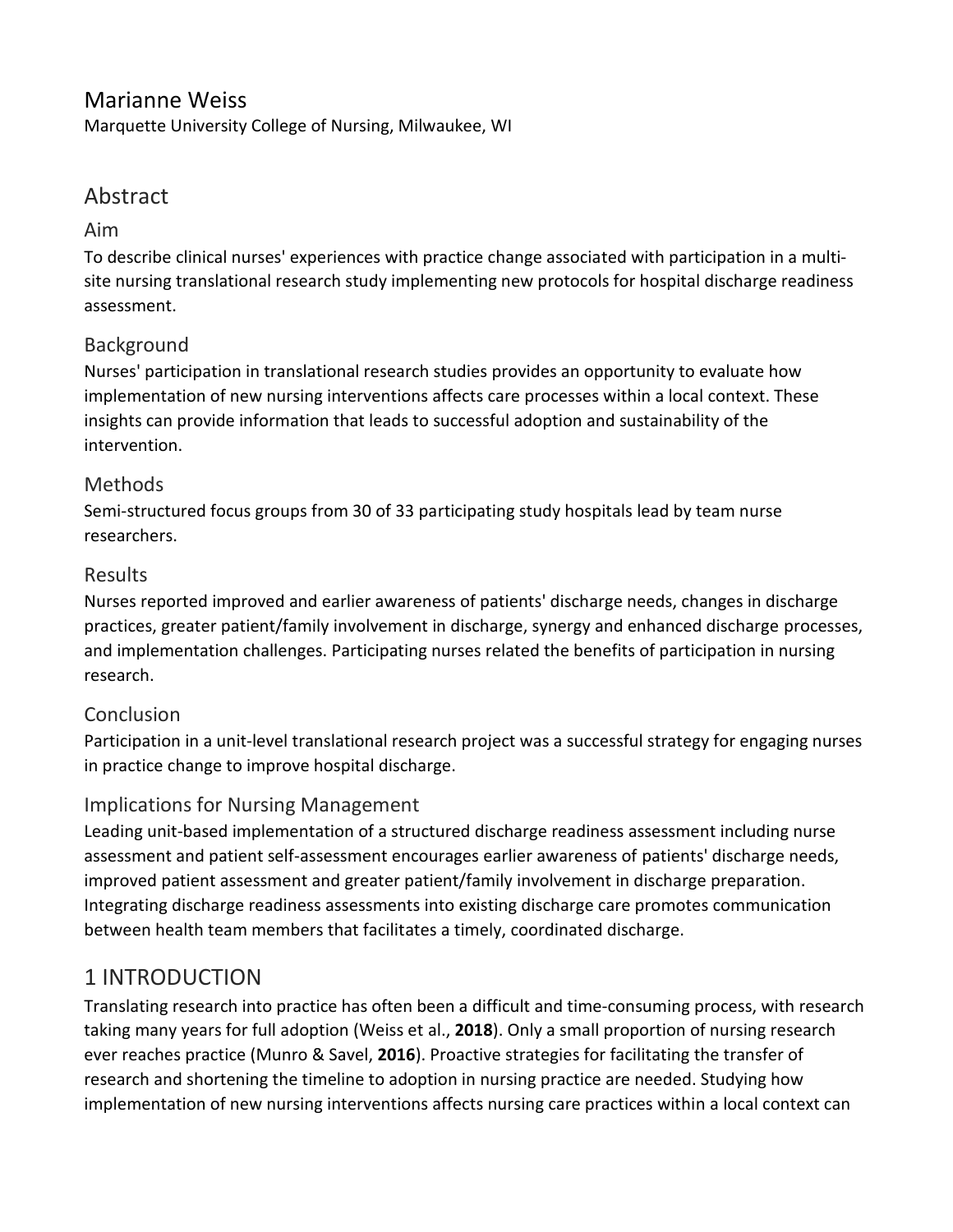provide information that leads to successful adoption and sustainability of the intervention (Rabin & Brownson, **2018**).

The goal of this study was to describe clinical nurses' experiences with participating in a multi‐site unit‐ level nursing, translational research study evaluating the effectiveness of a structured discharge readiness assessment protocol implemented as a standard nursing practice (Weiss et al., **2019**). Specifically, the aims were to (a) describe practice changes in unit and individual nurses' discharge processes over the course of the study; and (b) describe nurses' perceptions about participating in a unit‐level nursing research study.

#### 2 BACKGROUND

Nursing translational research involves testing the effectiveness of evidence‐based protocols (EBP) within the real-world context of clinical practice and evaluation of the contextual factors that facilitate or inhibit the effectiveness of the study intervention (Weiss et al., **2018**). Understanding context is important for learning why implementation of best practice does or does not work in a given setting (Titler, **2018**).

The participation of clinical nurses in nursing research that tests the impact of new innovations or EBP can increase the knowledge transfer through experiential implementation and facilitate integration of new practices (Glasgow et al., **2014**). Providing clear guidelines for implementation while allowing individualization for each nursing unit's preferences leads to successful and more consistent practice change. Careful planning and communication are essential to success (Melnyk et al., **2018**). Integration into workflow and attention to minimizing additional burden are important considerations in planning implementation. For example, Patton et al. (**2020**) found that integration of assessments improved implementation of a programme to educate parents of newly diagnosed paediatric cancer patients on what to expect after discharge. Common barriers to successful implementation include lack of engagement or ownership, lack of resources, increased workload of staff and lack of sustainability (Melnyk et al., **2018**).

Conducting interviews with key stakeholders can provide insights into implementation processes that produce reliable processes and desired outcomes (Adams, **2015**). Successful implementation of interventions in research studies is often judged by quantitative outcomes. However, researchers miss insights from participants about often overlooked contextual information that could contribute to better understanding of the quantitative results (Newcomer et al., **2018**).

This study served as the implementation evaluation component of an international, cluster‐ randomized multi‐site clinical trial that used nurse assessment and patient self‐assessment of readiness for hospital discharge on the day of discharge as a mechanism to improve discharge preparation with the goal of reducing return to the hospital postdischarge (the READI study [Readiness Evaluation and Discharge Intervention], Weiss et al., **2019**). The multi‐site study team included four nurse researchers who conducted this implementation evaluation study. Each site was managed by a site principal investigator (PI) assigned by the participating hospitals; each site PI was partnered with one of the four nurse researchers as a liaison with the multi‐site study team. All clinical nurses from the randomly assigned implementation units in 33 Magnet hospitals (1 unit per hospital, 31 US hospitals, 2 Saudi Arabia hospitals) were trained in the study protocol procedures (more than 1,500 nurses study‐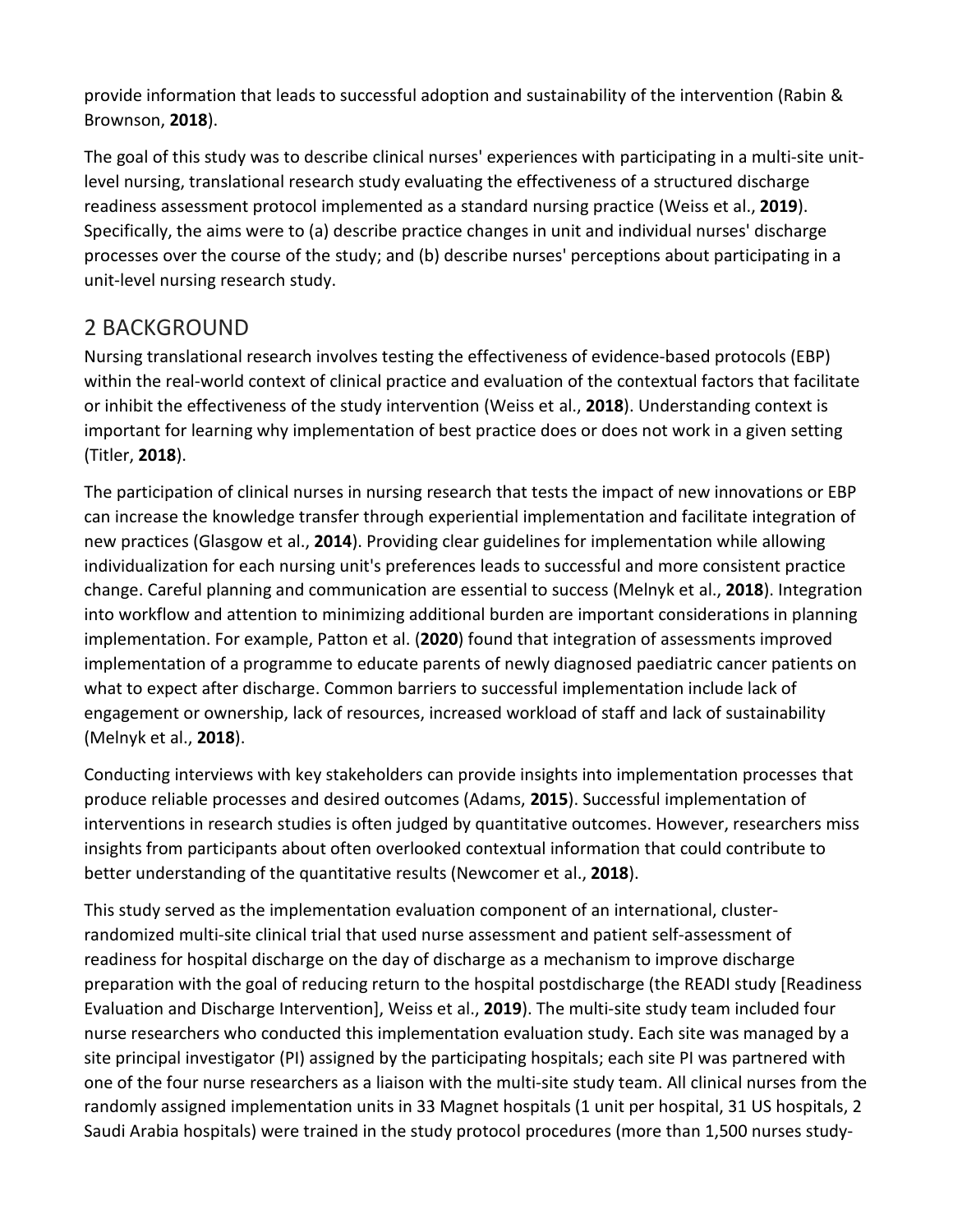wide); nurses from the control units (1 unit per hospital) performed their usual care discharge practices unaware of the study protocols. Three variations of a discharge readiness assessment protocol were implemented in sequence over the 13-month implementation progressing from nurse assessment only (Protocol 1), to patient and nurse assessments (Protocol 2), to the addition of a requisite to act on low scores (Protocol 3 (described in Table **1**) (see Weiss et al., **2019** for more detailed information about the larger study). Unit discharge practices prior to the study varied in their involvement in hospital and unit readmission reduction initiatives, use of readmission risk reduction protocols and configurations of discharge roles (such as unit‐based case managers and/or discharge coordinators); none had discharge readiness assessment by either the patient or nurse as part of their discharge protocols (Bobay et al., **2015**).

| Goal: to evaluate the implementation   |                                                              |
|----------------------------------------|--------------------------------------------------------------|
| of the READI study protocols from      |                                                              |
| the perspectives of participating      |                                                              |
| clinical nurses:                       |                                                              |
| Protocol 1: Discharge readiness        |                                                              |
| assessment by the discharging nurse    |                                                              |
| Protocol 2: Patient self-assessment of |                                                              |
| discharge readiness used to inform     |                                                              |
| discharging nurse assessment of        |                                                              |
| discharge readiness                    |                                                              |
| <b>Protocol 3: Patient and nurse</b>   |                                                              |
| assessment of discharge readiness as   |                                                              |
| in protocol 2 plus a requirement for   |                                                              |
| the discharging nurse to act on all    |                                                              |
| low readiness scores.                  |                                                              |
| Implementation evaluation aims         | Focus group interview questions                              |
| Aim 1: Describe practice changes in    |                                                              |
| unit and individual nurses' discharge  |                                                              |
| processes over the course of the       |                                                              |
| study                                  |                                                              |
| (a) Changes in nursing discharge       | 1. How has the discharge process changed on your unit in     |
| practices during the 13-month          | the past year? What factors led to these changes?            |
| implementation period                  |                                                              |
|                                        | 2. What is the same, and different, about how you approach   |
|                                        | preparing your patient for discharge compared with one       |
|                                        | year ago?                                                    |
| (b) Discharge readiness assessment     | 3. Did you routinely assess for discharge readiness before   |
| before implementation of the study     | the study? If so, how and what did you do with that          |
| protocols                              | information?                                                 |
| (c) Challenges in implementation of    | 4. Describe your experiences with participating in the READI |
| the study protocols                    | study.                                                       |
|                                        | 5. How difficult was it to complete the discharge readiness  |
|                                        | assessment for every patient?                                |

**TABLE 1.** Study aims and focus group interview guide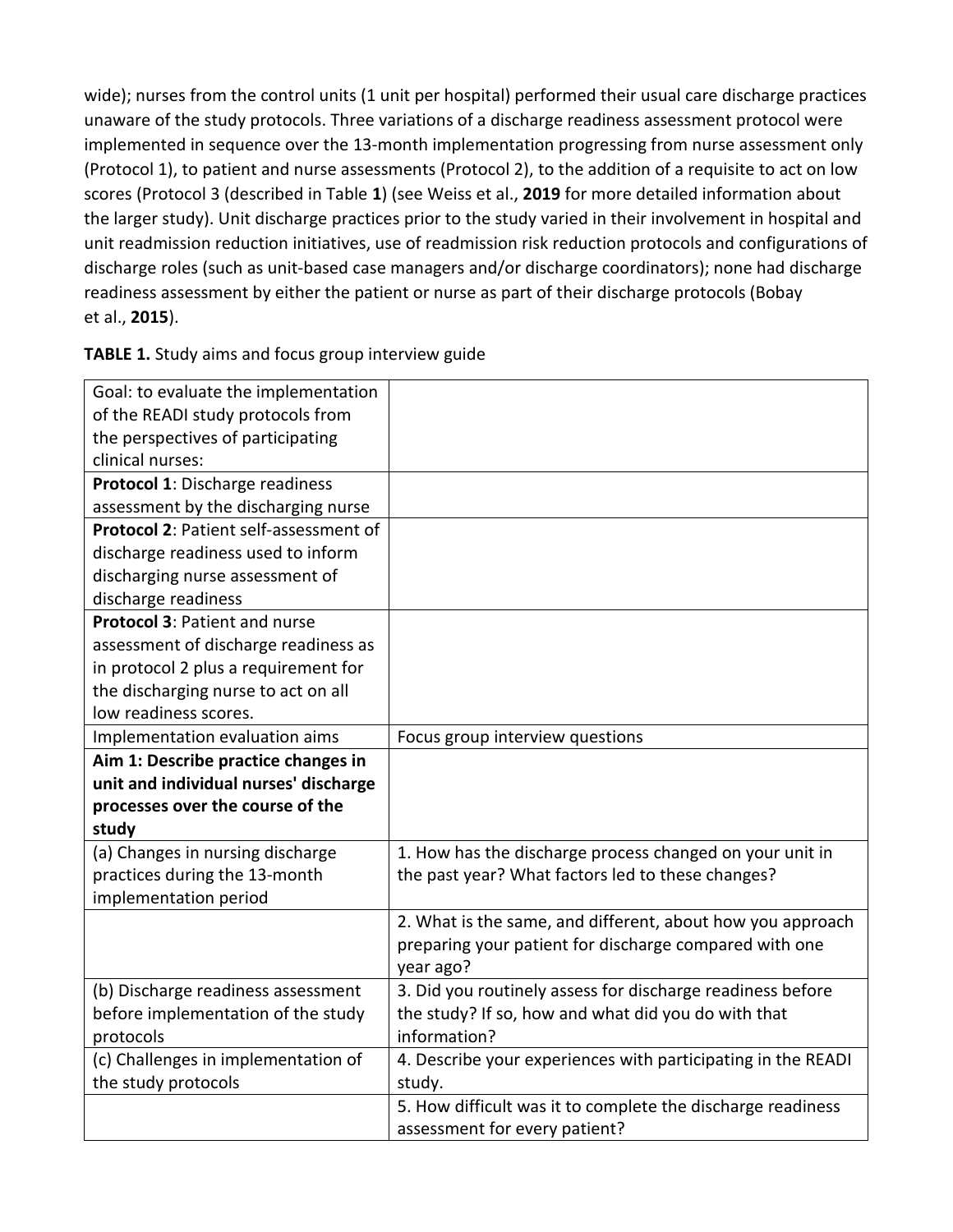| (d) How did practice change from       | 6. Do you think adding the patient's perspective to the         |
|----------------------------------------|-----------------------------------------------------------------|
| Protocol 1 Protocols 2 and 3?          | assessment (in Protocol 2) changed your assessment from         |
|                                        | Protocol 1? How?                                                |
|                                        | 7. Did the discharge action guide assist in determining         |
|                                        | appropriate interventions in phase 3?                           |
|                                        | 8. Which tools did you find most helpful in assessing           |
|                                        | discharge?                                                      |
|                                        | Protocol 1: Nurse Assessment,                                   |
|                                        | Protocol 2: Patient assessment,                                 |
|                                        | Protocol 3: Discharge action guide                              |
| (e) Utility for practice as a standard | 9. Will you continue to do discharge readiness assessment       |
| for patient discharge                  | on all patients in the future? Would you recommend the          |
|                                        | tools be retained in your practice setting: if yes, which ones? |
| Aim 2: Describe nurses' perceptions    | 10. The READI study was a large-scale study, with a long data   |
| about participating in a unit-level    | collection period that required nurse participation for over    |
| nursing research study                 | 1 year. Talk about your reactions to participating in a study   |
|                                        | of this scope. Can you describe what you found most             |
|                                        | positive about the experience; What were the negatives?         |
|                                        | 11. Your hospital was one of more than 30 study sites. Has      |
|                                        | your perception of the importance of nursing research           |
|                                        | changed as a result of participation in the study? What has     |
|                                        | changed?                                                        |

#### 3 METHODS

#### 3.1 Design

This implementation evaluation study used a focused ethnographic approach, a pragmatic and efficient method for investigating the discrete, predetermined phenomena and contexts (Rashid et al., **2015**) to identify the shared features and understand the complexities surrounding an issue from the participants' perspectives (Cruz & Higginbottom, **2013**). In implementation research using focused ethnography methods, focus group interviews are a common method for researchers to engage with participants to elicit emic (insider) perspectives and embedded meanings associated with nurses' practice experiences (Bunkenborg et al., **2017**; Mekki et al., **2017**). In this study, we used focus group interviews as they are well suited for studies exploring attitudes, opinions and experiences in specific groups and contexts (Ravitch & Carl, **2016**), and provide the most efficient method of obtaining staff nurse perspectives due to the number of sites and number of participating nurses.

Human subjects' approval was obtained from the Marquette University Institutional Review Board (IRB) of the PI (M.W.) and the participating hospital IRBs. Approval for the conduct of focus groups was included. Informed consent was obtained from each nurse participating in the focus group by the site PI.

#### 3.2 Sample and setting

Ninety‐one per cent (*N* = 30 of 33 sites, 28 US and 2 Saudi Arabia hospitals) of study intervention units participated in focus groups. Three sites did not participate due to scheduling issues. Focus groups were scheduled at the end of the quantitative data collection and conducted from March 2016 to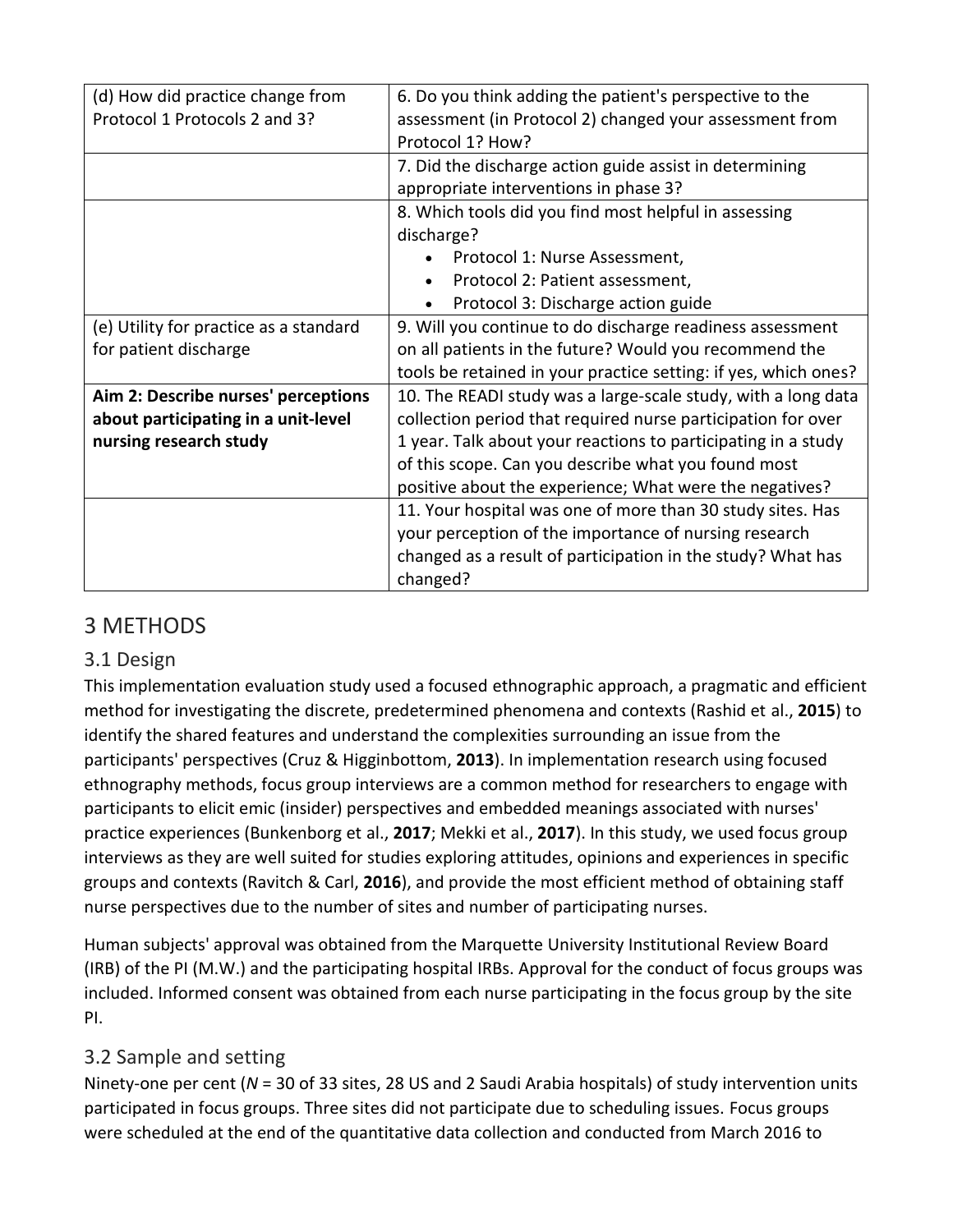October 2016. A single focus group was conducted with each site. Site PIs and unit managers notified unit nurses about the focus groups and encouraged participation, which was voluntary, recruiting three to seven nurses to participate in each focus group in keeping with recommendations of focus group sizes not greater than 10 (Speziale & Carpenter, **2007**). A total of 135 nurses participated in the focus groups. The single criteria for focus group participation were use of study protocols. The only information collected about the nurse participants was experience as a nurse, which ranged from 6 months to 44 years. The focus groups were scheduled at a time determined by the unit management team as convenient for the unit's workflow and conducted in a private space near the nursing unit.

#### 3.3 Data collection

Each focus group was conducted by two of the nurse researchers, neither of whom were their partner researcher. Focus groups were conducted via audio‐conferencing; sessions were audio‐recorded. One nurse researcher conducted the interviews while a second nurse researcher took verbatim notes. Participants were instructed to avoid using their own, patient or hospital names during the focus groups; identifying information was not included in verbatim notes. Only de‐identified data were reported. Focus group sessions lasted from 30 to 60 min until participants indicated they had no further input.

The focus group format followed a semi‐structured interview guide (Table **1**). Questions were developed by the research team and were based on eliciting staff nurse perceptions about their practice, practice change and experiences with each of the study protocols. Participants were asked to reflect on study‐driven changes, including organisation‐driven changes, and to compare their approach to patient discharge preparation at the end of the study versus before implementing the study. Insights were sought into the reasons for continuation or discontinuation of the readiness assessments at the end of the study, nurses' experiences with participating in the study and the value of participating in a large‐scale study. Researchers supported elaboration of responses and built on the responses of other participants. Areas of agreement and disagreement were explored. Nurses were encouraged to express both positive and negative aspects of their individual experiences and as a unit.

#### 3.4 Analysis

Verbatim notes were the primary data for analysis. Audiotapes of all focus group discussions were available as needed for clarification. Due to potential bias associated with research team members interviewing and taking verbatim notes, an independent researcher (R.C.P.) with expertise in qualitative content analysis who was not part of the original research team, read and independently analysed the verbatim notes using the directed content method of qualitative data analysis (Hsieh & Shannon, **2005**). In directed content analysis, the thematic analysis focused on the a priori structure of the sequential implementation of discharge readiness protocols as outlined through the interview questions, before synthesizing common themes across the entirety of the interviews. Final themes and analysis by the independent researcher were reviewed by the team for validation and interpretation.

#### 4 RESULTS

Four themes were identified upon analysis of the focus group narratives.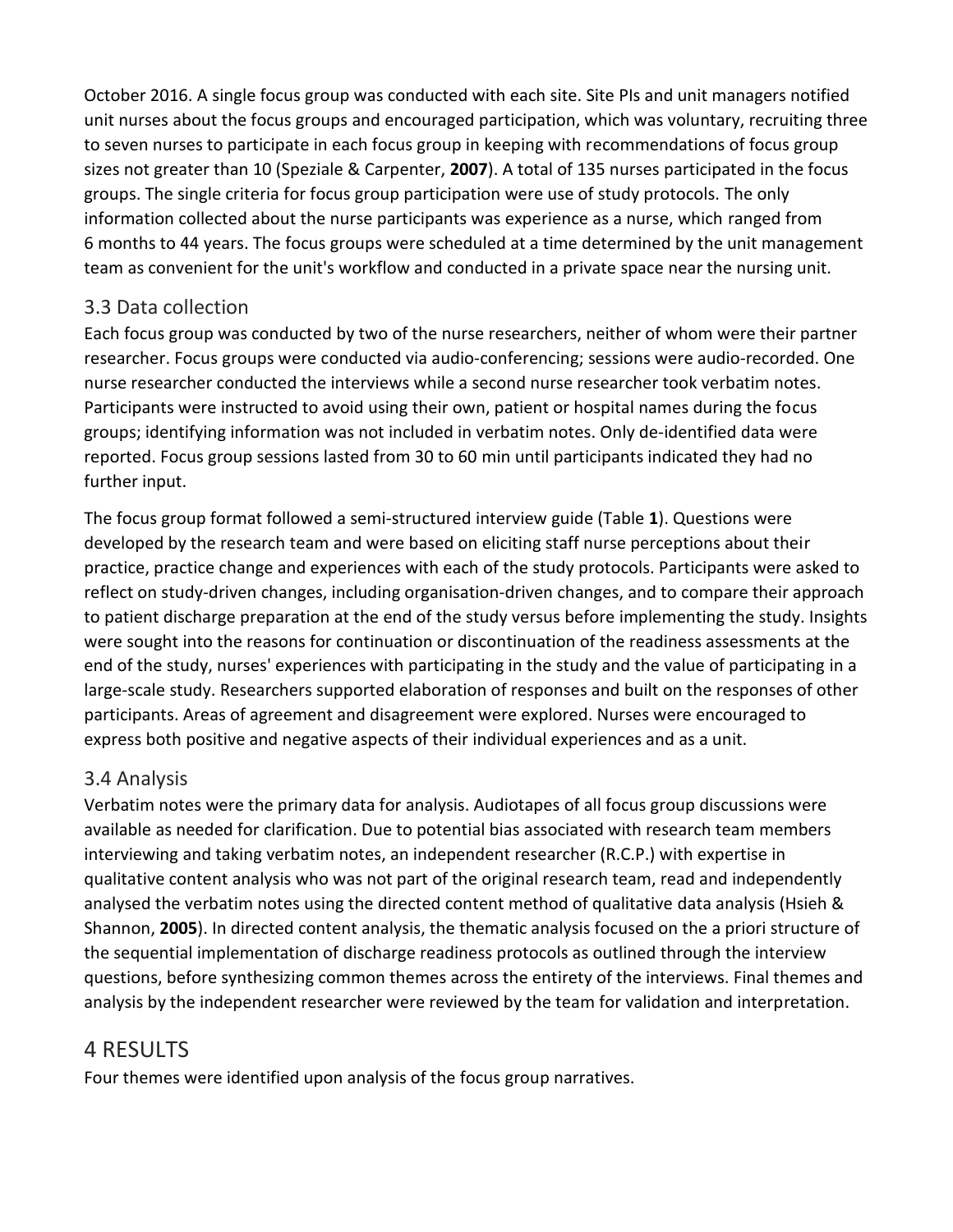#### 4.1 Nurse awareness

Most nurses indicated that they became more aware of patient discharge needs and began to think about discharge earlier in the hospitalization. 'Discharge is quicker, patients stay less time, feel like we miss things since it is a short time' and 'never thought about asking these questions' were statements made by several nurses. Nurses reported using the discharge readiness assessment scales as checklists to increase awareness of readiness. Participants noted improvement in nurses' awareness of specific patient questions and concerns, whereas before it was 'just what we knew or we missed things'. They became more aware of psychosocial issues and now involve social services earlier in the discharge process.

#### 4.2 Changes in nurses' discharge practices

Many nurses indicated that they did not assess for discharge readiness prior to the study. 'We didn't do it before; we were less aware. We just told patients they were going home'. Nurses reported changing their practice as a result of study participation because they are asking questions now that they did not ask prior to the study. Being cognizant of specific factors when getting patients ready for discharge allowed nurses to make changes based on patient needs. One nurse said:

I did assess before but didn't always focus on specifics. Before I assumed more but didn't really ask. Questions about readiness for home were not as formal before. I focused more on physical needs rather than everything about going home. Since care managers see all patients, I often assumed they asked these questions.

Nurses indicated that the discharge readiness forms provided content and structure for assessment. Nurses in one focus group agreed that nurses were more aware of patient's comfort with going home so changes could be made prior to discharge. A participant reflected on the ease of use of the discharge readiness assessment scales and how they are 'organized to concentrate on patient's needs before going home. It helps us identify if patients are physically and emotionally ready to go home and helps identify special needs for patients going home that need to be arranged'.

Several nurses mentioned how the new approach to discharge helped new nurses identify patient needs and provided a checklist (form) for them to follow. For new nurses, the RN assessment form introduced them to the expected practice of discharge readiness assessment. One RN who joined the unit after the study began said, 'this is the only way I have done discharge, so it has built my practice'.

At several sites, nurses reported that the approach to preparing patients for discharge did not change. Among nurses who did not report a change in how they prepared patients, one participant said, 'It is not really different than what we were doing. We always checked to see if patients were safe to go home and had help at home'. One nurse questioned the value of discharge readiness assessments given other discharge roles stating, 'I thought about it more but didn't change my actions; we have discharge planners and they are awesome'. An additional participant explained it differently, '[The discharge] process didn't change but nurses [are] looking at it differently'.

Nurses were asked if they thought adding the patient's perspective (Protocol 2) to the assessment changed the nurse assessment. Responses indicated that the patients' perspective may or may not change the nurses' original assessment, though the nurses reported that in many cases, the nurses'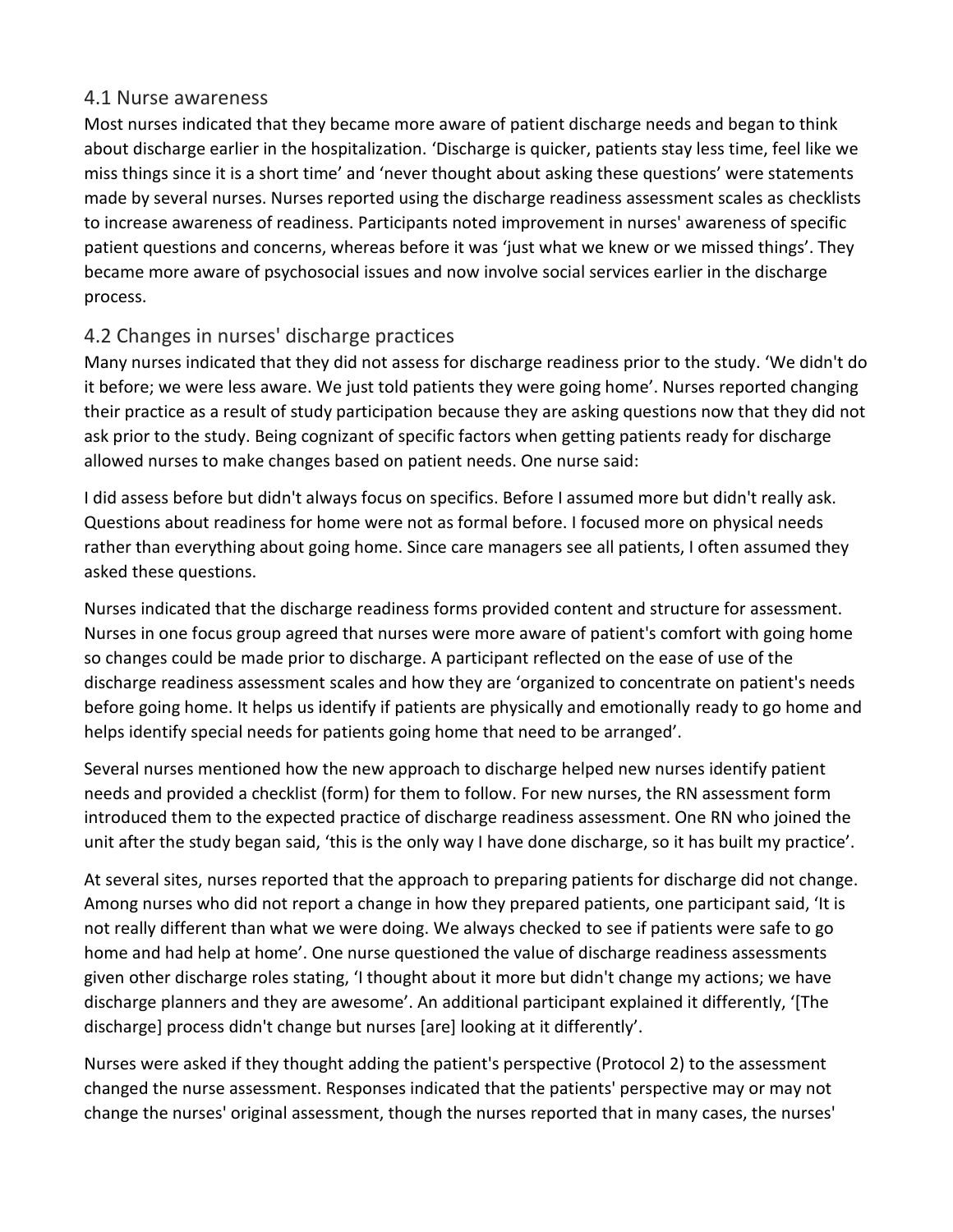assessments were congruent with those of the patients and reinforced the nurses' assessments. One nurse stated that the patient's form was most helpful 'when there was a difference' between the nurse and patient rating. Several participants reported that adding patient's perspective was positive and beneficial because it allowed patients the opportunity to be involved in their care. Patients were in general receptive to participating, with few patients reluctant or refusing to participate.

There were several nurses who indicated that the patient's perspective did impact the nurses' assessment. The nurses said it offered an 'opportunity to step back and see if there is something we needed to do' and 'makes you investigate further, is there something else I can do?' One nurse said, 'Phase [protocol] 2 enlightened us in knowing how ready patient was'. Others pointed out that Protocol 2 allowed further opportunity to educate patients and facilitated more collaboration with the discharging physician and social work. Several nurses stated that including the patient's perspective was a positive practice change for them leading to further discussions about social situations and daily life, which had not been previously considered. One participant did not find any of the forms to be helpful.

Nurses were asked if a discharge action guide used in Protocol 3 to help nurses to identify actions to take in response to low discharge readiness assessments assisted in determining appropriate interventions. Several nurses indicated that the guide did not assist because many of the determinations were made prior to the discharging nurse's involvement. Patients with low discharge readiness score were often referred to a case manager or nurse navigator. Experienced nurses found the guide less useful than newer nurses; however, one nurse reported it helped them to 'catch what we missed'. Newer nurses 'needed a little push to know what to do'.

#### 4.3 Patient and family involvement in the discharge process

The discharge readiness assessments were viewed by most nurses as a positive initiative that improved communication and coordination among disciplines and with patients and families. The emphasis on patient involvement, planning for the patient discharge earlier in the hospitalization, increased patient education, assuring patient's readiness for discharge and giving patients a voice was viewed as a beneficial practice change. One nurse observed, 'Many changes are for the better; we are more concerned about the patient and family; there is more planning ahead for discharge and more consideration of individual needs'. Another nurse noted, 'the new process involves the caregivers more, whereas before they only involved the patient. Now they ask if someone is at home and concentrate more on the caregivers'. The protocol allowed the nurses to incorporate patient preferences into discharge planning. In contrast, nurses also commented on increased difficulty when trying to discharge patients after getting the patient perspective. Sometimes this had to do with language or comprehension issues or it added workload when nurses noted problems that needed to be resolved prior to discharge.

#### 4.4 Synergy and enhancement of discharge processes

A central theme raised by nurses was that the introduction of discharge assessment protocols integrated with and enhanced existing processes. Specifically, the protocols facilitated early identification of needs for transition to home and supported discharging patients in a timely manner.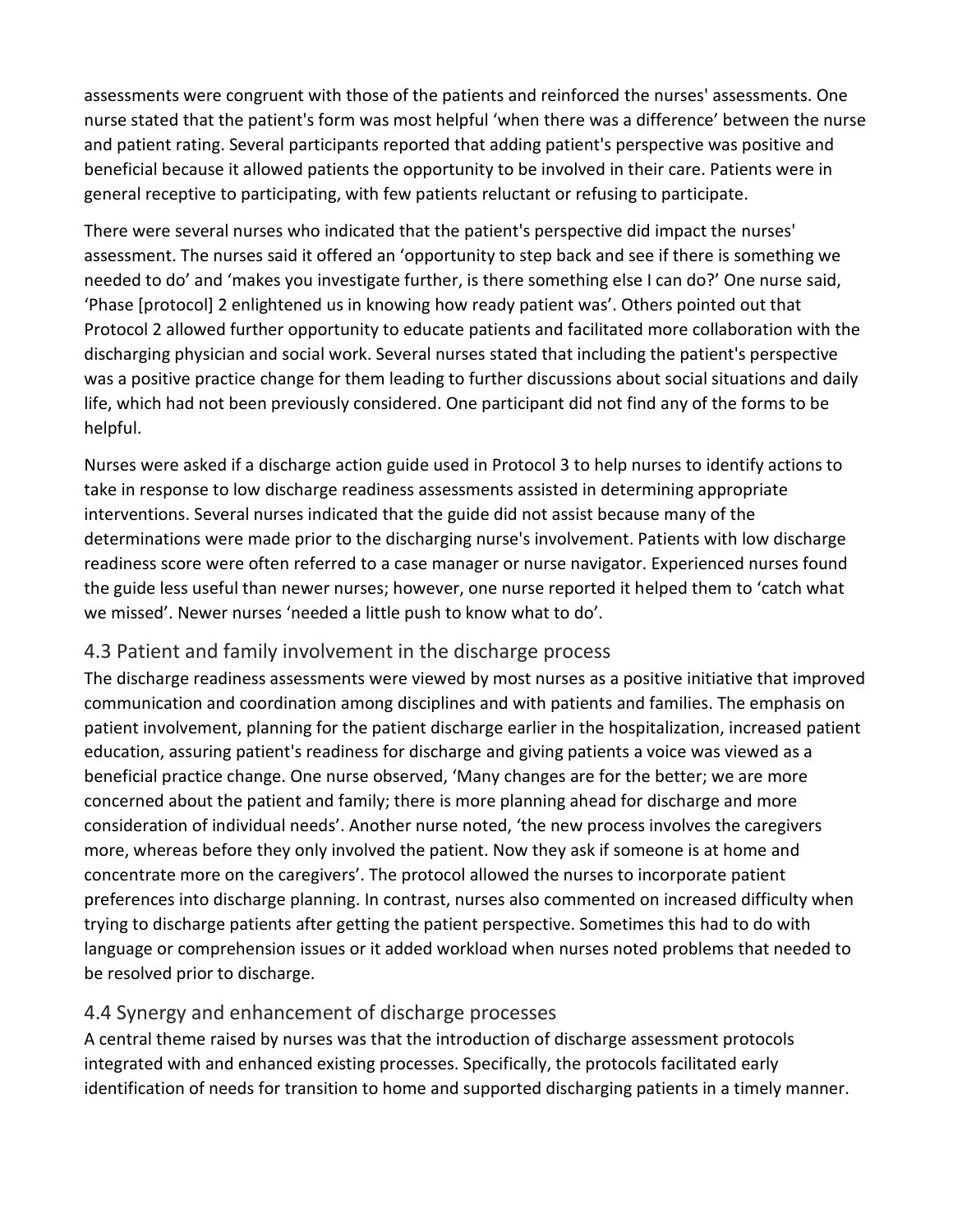Several nurses mentioned the need to meet specific timelines for discharges and that the new process helped reach their goal of 'getting better at getting patients out earlier'.

The addition of the discharge readiness protocols helped to formalize the process. One participant reported that they now had a 'more formal way of assessing that patients are ready to go'. One nurse said, 'Now they have an idea of how discharging patients should be'.

Changes in the discharge process also facilitated better care coordination between pharmacy, social workers, physicians, case managers and nurses. One nurse indicated that 'the readiness assessment protocols improved discussions with MDs for patients not ready to go home. Before (the study), it was whatever the doctor says'. Several participants stated that this experience increased their comfort with discussing patients with physicians and other team members. Because discharge planning was often done by case managers, discharge planners or care coordinators, they made assumptions that these other team members were assessing the patients for readiness to go home, but that there was no formal process in place before the study. Communication about discharge readiness assessments was not uniformly valued; not all physicians were receptive to being told that a patient was not ready to go home.

#### 4.5 Implementation challenges

Challenges reflected the realities of integrating new practices into routine care. Many nurses commented on the difficulty of completing the discharge readiness assessment for every patient, noting that they would sometimes forget to complete the assessments on a busy day or after days off. The added time for assessment and documentation was cited as a burden interfering with fidelity for completing the protocols. A nurse summed up both concerns: 'It is more difficult to remember than to do the actual form. Nurses are a bit overwhelmed with more duties, extra time'. It took more time and was more difficult to complete the forms with certain types of patients, such as nonadherent patients and patients in pain. Time burden was particularly an issue with patients who had low literacy or were non‐English speaking. One nurse stated: 'I routinely needed to explain some questions to the patients because they didn't understand'. Completing the discharge readiness assessment forms was also perceived to be an added burden for family members who sometimes helped with reading and answering the readiness assessment questions when the patient could not fully comprehend.

The additional work imposed by the study protocols evoked both negative reactions and creative responses. 'They are always adding another step for nurses' and 'It's just another piece of paper we had to fill out'. To address this issue, making the study a unit project and including the unit secretaries in the process was among the proactive solutions: 'It took a whole floor effort to complete. They reminded each other. Unit secretary was on top of it'. A particular concern noted by the nurses was the use of paper forms for discharge readiness assessment in an era of paperless records; they wished the forms were incorporated into the EHR.

Validity of the assessments emerged as a concern among a small number of nurses. One nurse was concerned with the Protocol 3 in which nurses were informed of a specific cut‐off score on the assessments that indicated low readiness: 'Sometimes knowing you had to do something if you scored [a low readiness score] was limiting; there was a fear that we had to do something, so we may have inflated scores'. Others expressed concerns about patient honesty suggesting that patients wanting to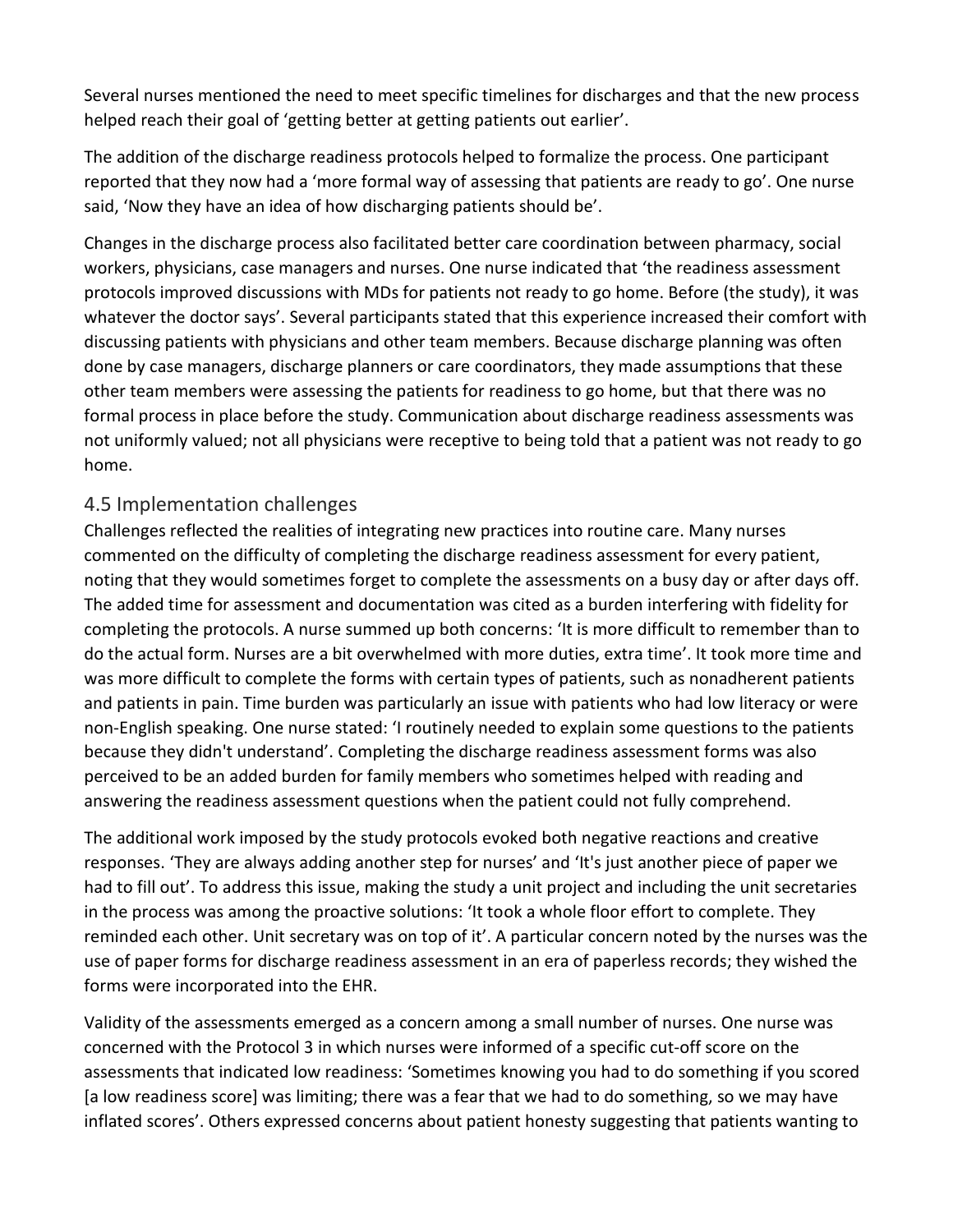go home would rate themselves high 'just to get out' and patients not wanting to go home would rate themselves low to stay hospitalized. One nurse said, 'Some patients felt they were being quizzed and they were trying to give the right answer. They were afraid they might not get discharged or would get into trouble'.

The protocols were implemented for effectiveness testing. Nurses at many sites stated they would continue to use the discharge readiness assessment in the future, and recommended integration into the EHR. Another recommendation was to include the discharge readiness assessment tools in new nurse orientation. Sites not continuing use of the assessment stated that they had future plans for EHR conversions or updates and could not build the forms into the existing EHR, they were already using similar tools, or that with a care coordination team in place, readiness assessments were redundant.

#### 4.6 Participation in nursing research

Many nurses indicated that their perceptions about nursing research were more positive and participation in the study helped them understand the research process better. For many, this was their first opportunity to participate in research. Interestingly, those who stated their perceptions had not changed went on to comment on the positive impact the research had on patient care. Only one nurse said, 'I don't see benefit in participating'. Other nurses who were currently pursuing graduate education commented that it made the research process real.

Personal and professional pride in being part of research, and especially an international multi‐site study, was expressed as 'It's nice to know that things can change and that I can be part of that change which may positively affect the future' and 'it is great to hear the voice of the nurse and potential changes came from nurses'. Many of the nurses expressed the benefit of research for patient care through 'improv[ing] nursing practice'. Several nurses expressed a desire to be involved in more research. One nurse said, 'I sit on a team that is looking at readmission so was excited to have the study come along. I can see how important these questions are and how this impacts the hospital'. Another said, 'I think nursing research is necessary, [it] gives us nurses a voice in what we think about the patients and their readiness for discharge'. In many cases, nurses were included in the decision by their managers to volunteer their unit for the study. When nurses were not included in the decision, 'we were told what to do, so didn't feel empowered by study, stating they felt the assessment protocol was 'just a task', or that we are 'worker ants'.

#### 5 DISCUSSION

When describing how participation influenced how nurses perform discharge-related processes, the primary emerging theme was increased and earlier awareness and attention to discharge needs. Nurses reported changes to their discharge practices, patient and family involvement in discharge processes, synergy and enhancement of discharge processes, and challenges to implementation of structured discharge readiness assessments. Finally, in describing nurses' perceptions about participating in a multi-site, unit-level, nursing implementation research study, the overwhelming responses were positive with nurses expressing pride in participating in research and having a voice in the discharge process for patients. Similar responses have been reported from other multi‐site studies (Friese et al., **2017**; Patton et al., **2020**). Friese et al. (**2017**) noted that engaging nurses in how they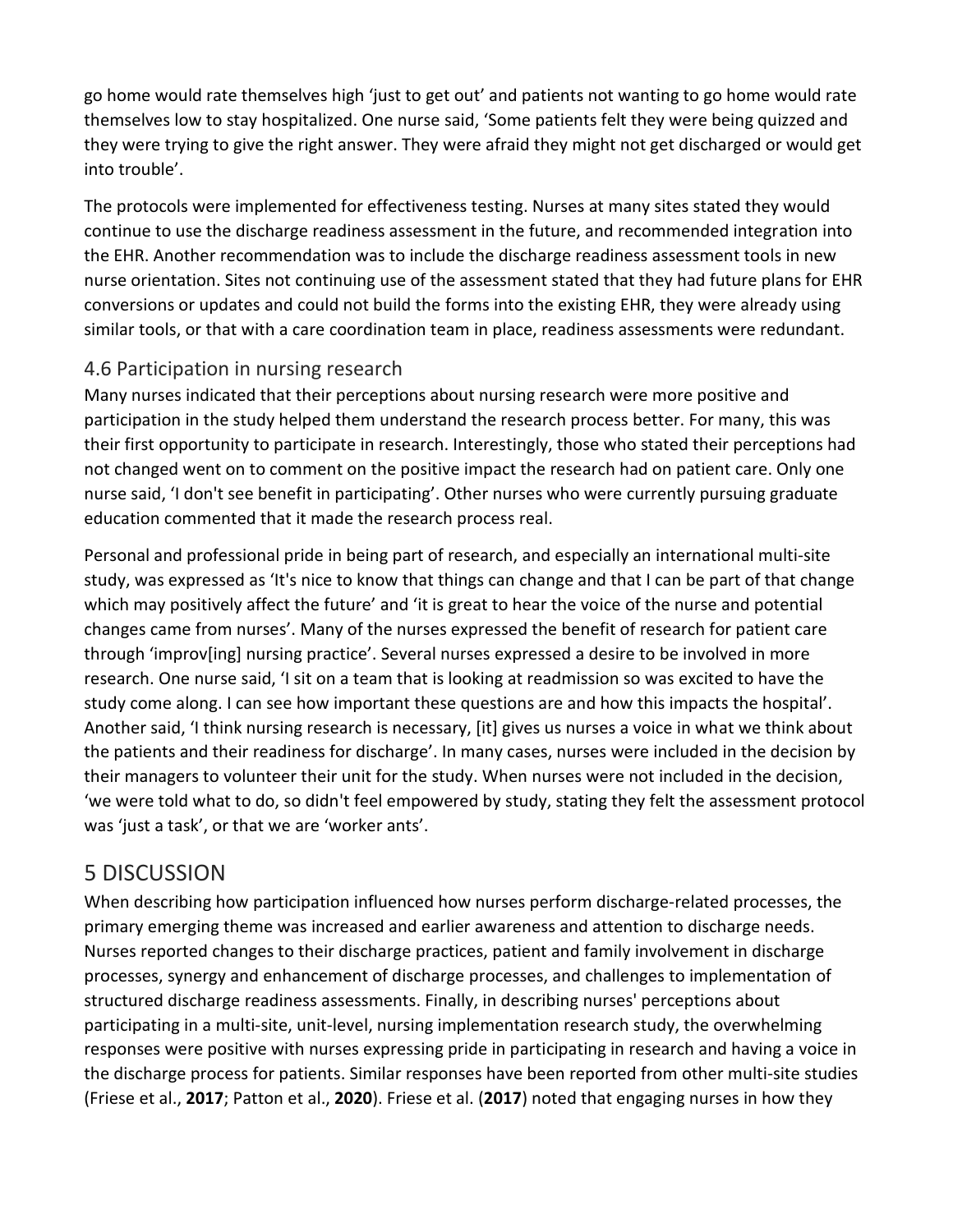wanted to learn the content was key. Patton et al. (**2020**) reported that clinical nurses found that being part of a multi-site study increased their engagement in the research process.

Incorporating patients in the discharge process benefitted nurses and their patients. It contributed to a change in nursing practice by providing a way to consider the patient's perspective and incorporate patient and family input. This process also allowed nurses to provide additional education, arrange additional resources, prepare the patient and family for discharge home and avoid readmissions. In the quantitative analysis for the study, adding the patient's perspective to the nurse's discharge readiness assessment resulted in a reduction in readmissions in patients from high‐readmission units (Weiss et al., **2019**).

Conducting clinical nurse focus groups helped to clarify quantitative results from the study. Triangulation of qualitative and quantitative results is useful in implementation studies to better understand context as it affects acceptability, adoption and sustainability of the intervention (Hamilton & Finley, **2019**). The research team was able to identify possible alternative explanations for increased mean readiness scores in Protocol 3 (Weiss et al., **2019**). For example, nurses confirmed that they sometimes 'over-coded' the readiness scores so that they did not have to document additional interventions to address low scores.

One of the most exciting findings was the consistent message from nurses about how their practice changed as a result of participating in the translational research study. Nurses could see how the change in their practice could lead to better patient care and outcomes. Participating in a unit‐based research study made nursing research real, not conceptual, for clinical nurses. Research that is relevant to nursing practice not only carries more meaning for nurses but contributes to increased participation (Westerlund, Nilsen, & Sundberg, **2019**). When presented with strong evidence that the proposed practice change will improve patient care and results are visible, the likelihood of adoption of an innovation increases (Mathieson et al., **2018**).

In the course of the focus groups, nurses provided important context for considering future implementation efforts. For example, they raised questions about the many health team members involved in the discharge process and who among them should be conducting discharge readiness assessments. Future studies will need to assess the relative value of the discharging nurse conducting the assessment or another member of the discharge team such as the discharge coordinator or case manager. Of note, we found in another of our studies that patients who had continuity of care from their discharging nurse (when the patient received care from the same nurse on the day of and day before discharge) had lower readmission rates than those without this continuity (Bahr et al., **2020**).

Strengths of this study include the large number of nurse participants in the focus groups, the number of sites represented and the use semi‐structured interview questions to direct attention to evaluation of the context and processes of implementation of the study. A trained qualitative nurse researcher led the analysis to reduce bias in analysis. Limitations include the use of Magnet hospitals as study sites; these hospitals have a requirement for engagement in nursing research. Only one focus group was conducted per site. The nurse researchers conducting the interviews were known to the study sites, having worked with them throughout the study in support of study operations. Nurses participating in the focus groups may have answered in a way to please the researchers, although the analysis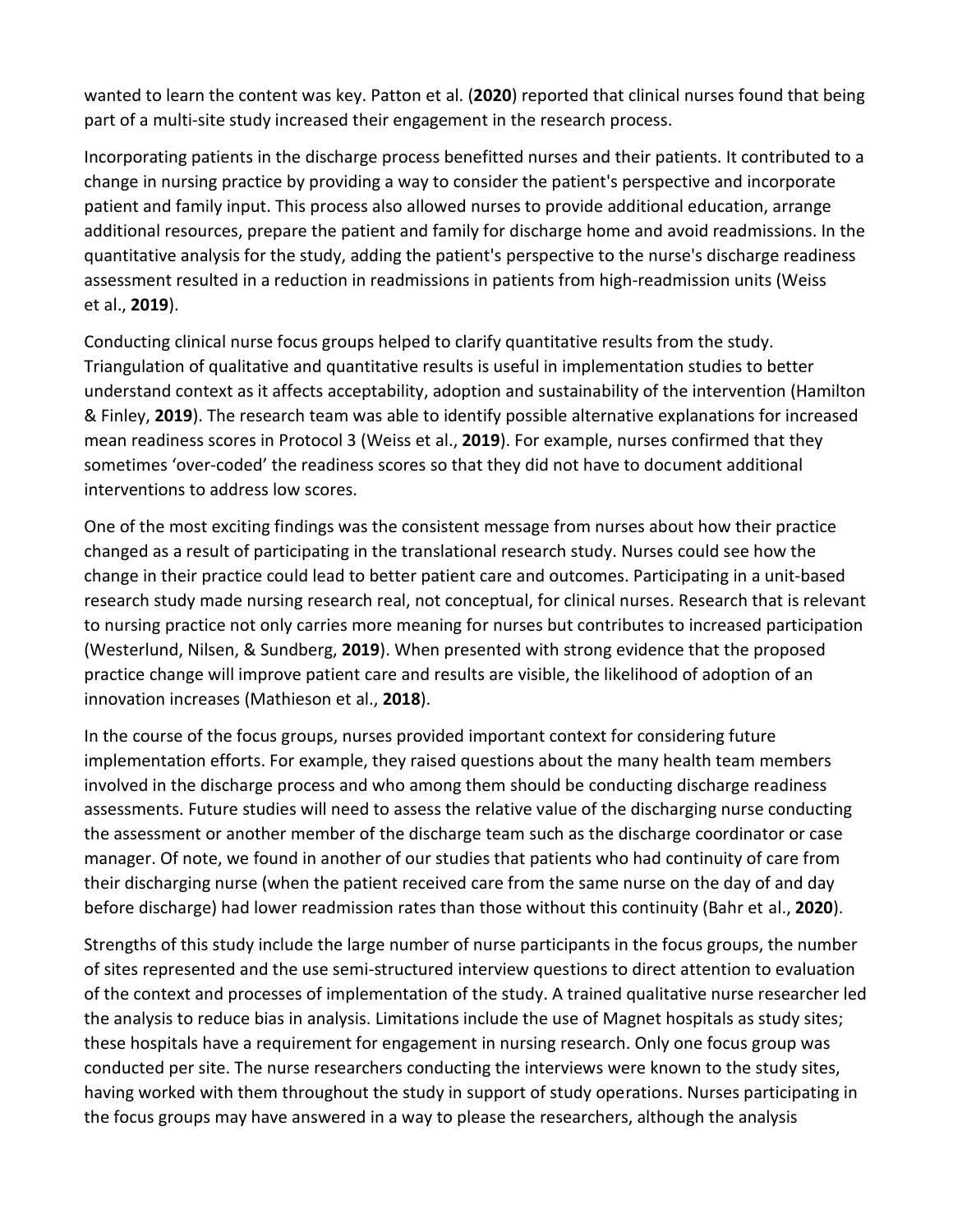indicates that nurses felt free to share both positive and negative thoughts. While clinical nurses were forthcoming in responses, it is possible that they did not reflect the full range of views of their nursing unit colleagues. Another possible limitation was the method of conducting focus groups by audio‐ conferencing, not in person or face to face. Lastly, focus groups were only conducted on the study implementation units, precluding any comparisons of nurse perceptions of the discharge processes under usual care conditions.

#### 6 CONCLUSION

Participation in a unit‐level translational research project was a successful strategy for engaging nurses in practice change to improve hospital discharge. Nurses reported improved and earlier awareness of patients' discharge needs, changes in discharge practices, greater patient/family involvement in discharge, synergy and enhanced discharge processes, and implementation challenges. Participating nurses related the benefits of participation in nursing research. Participating in nursing research that has a direct impact on practice is appealing to clinical nurses, improving their perceptions of the relevance of research and providing a sense of professional pride in affecting nursing care practices.

## 7 IMPLICATIONS FOR NURSING MANAGEMENT

Leading unit-based implementation of a structured discharge readiness assessment brings benefits for patients, nurses and the health care team. Including nurse assessment and patient self‐assessment encourage earlier awareness of patients' discharge needs, improved patient assessment and greater patient/family involvement in discharge preparation. Integrating discharge readiness assessments into existing discharge care promotes communication between health team members that facilitates a timely, coordinated discharge.

Participating in translational nursing research provides clinical nurses the opportunity to engage in testing new interventions for their effectiveness with patients and for the feasibility of implementing as new standard care practices. For nurse managers, encouraging their clinical nurses to engage in translational research that tests new nursing practices within the real‐world context of clinical practice can bring about enhanced nursing practices, improved patient outcomes and excitement about the processes of creating practice change. Ownership of the practice change in creating positive change in practice and outcomes enhances nurse satisfaction and professional identity (Liu et al., **2016**).

Building a culture of innovation in care practices through research that translates evidence‐based practices to implementation requires commitment from nursing leadership. Unit‐based implementation evaluation is a mechanism for involving nurses in clinical nursing research that directly affects their practice. It can increase awareness of routine care processes, such as discharge assessment, that can be improved through implementation and evaluation of evidence‐based protocols. Nurses may develop an enhanced sense of their role as a result of elevating practice.

The evidence from this study confirms recommendations for implementation of assessment of discharge readiness as a standard practice for hospital discharge (Weiss et al., **2011**, **2014**), yet this practice is still not widespread, nor incorporated into assessments in EHRs. In this study, use of structured discharge readiness assessment prompted nurses to obtain additional information from patients and families to encourage more successful discharge. Nurse managers may consider working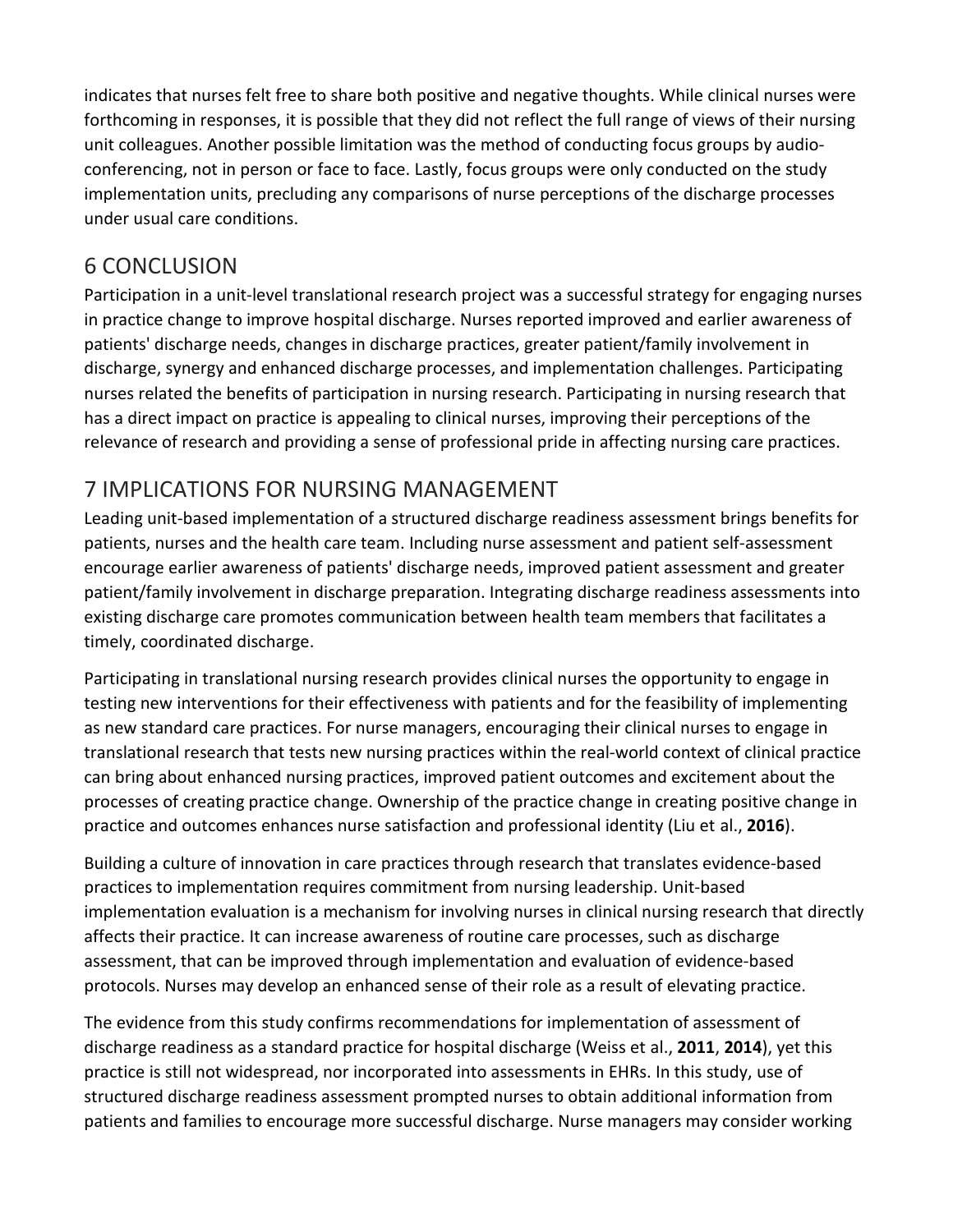with their unit staff to implement discharge readiness assessment as a standard nursing practice within their local context.

Lessons learned from the implementation process will be useful to nurse managers in planning future translational research efforts. For example, nurses appreciated that the discharge readiness assessments used structured forms that were short in length to minimize the time burden. They would have preferred the forms be loaded into the EHR since many no longer used any paper forms. Integration of research data collection within the EHR is an important innovation to move translational research forward at a more rapid pace. Another lesson learned is that future projects involving unit‐ level implementation consider the complexity of the many roles involved in discharge and how best to integrate the discharge readiness assessment process for optimal patient input and outcome as well as clinician processes.

Support from all levels of nursing management from Chief Nurse Executive to unit management teams is critical for implementation of new practice protocols. The multi-level engagement of executive and unit-level management was critical to the successful implementation of the discharge readiness assessment protocols over the many months of the READI study (Costa et al., **2020**). Recognition from nursing leadership for the clinical nurse efforts towards successful implementation was a key factor in achieving high fidelity to the intervention (over 70% of patients received the new discharge assessment protocols (Weiss et al., **2019**). Nurses in the focus groups reflected on their role in decisions about participation in the study; nurses valued being included in the decision and were less enthusiastic when a top-down decision was presented to them. Planning for high-level involvement of unit and hospital leadership during preparation for a translational research project to introduce and evaluate new practice protocols will contribute to successful implementation and sustainability at the end of the study.

## ACKNOWLEDGEMENTS

The authors would like to thank all onsite principal investigators and the nurses who participated in the focus groups.

## CONFLICT OF INTEREST

This study was commissioned by the American Nurses Credentialing Center (ANCC) through a competitive application process (Weiss, PI). The study was funded through participation fees from study hospitals. The research team and the results, analysis, conclusions and recommendations of the study are independent of ANCC and do not necessarily reflect the views of ANCC.

## AUTHOR CONTRIBUTIONS

MW, KB, RH and LC designed the study. MW, KB, RH, LC, SB, DS and SN collected data. KB, MW and RCP analysed the data. KB, MW and RCP prepared the manuscript. All authors approved the final version for submission.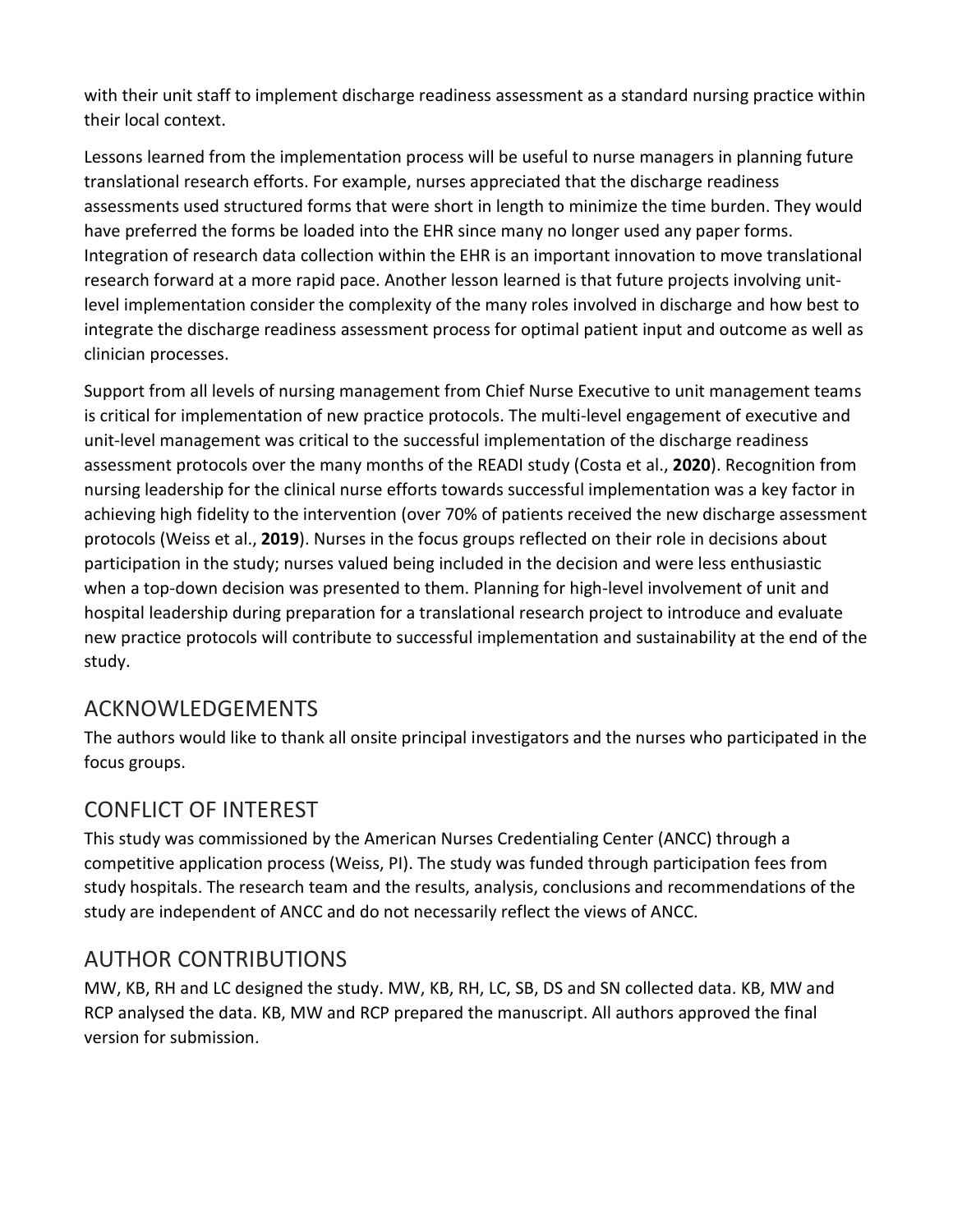#### ETHICAL APPROVAL

Human subjects' approval was obtained from the Marquette University Institutional Review Board (IRB) of the principal investigator (Weiss, #2668) and the participating hospital IRBs.

#### REFERENCES

- Adams, W. C. (2015). Conducting semi‐structured interviews. In K. E. Newcomer, H. P. Hatry, & J. S. Wholey (Eds.), *Handbook of practical program evaluation* ( 4th ed.). Wiley & Sons.
- Bahr, S. J., Bang, J., Yakusheva, O., Bobay, K. L., Krejci, J., Costa, L., Hughes, R. G., Hamilton, M., Siclovan, D. M., & Weiss, M. E. (2020). Nurse continuity at discharge and return to hospital. *Nursing Research*, **69**(3), 186– 196. <https://doi.org/10.1097/NNR.0000000000000417>
- Bobay, K., Bahr, S. J., Weiss, M. E., Hughes, R., & Costa, L. (2015). Models of discharge care in Magnet hospitals. *Journal of Nursing*

*Administration*, **45**(10), 485– 491. <https://doi.org/10.1097/NNA.0000000000000239>

- Bunkenborg, G., Bitsch Hansen, T., & Hølge‐Hazelton, B. (2017). Handing over patients from the ICU to the general ward: A focused ethnographical study of nurses' communication practice. *Journal of Advanced Nursing*, **73**, 3090– 3101. <https://doi.org/10.1111/jan.13377>
- Costa, L. L., Bobay, K., Hughes, R., Bahr, S. J., Siclovan, D., Nuccio, S., & Weiss, M. (2020). Using the consolidated framework for implementation research to evaluate clinical trials: An example from multisite nursing research. *Nursing Outlook*.
- Cruz, E. V., & Higginbottom, G. (2013). The use of focused ethnography in nursing research. *Nurse Researcher*, **20**(4), 36– 43. [https://doi.org/10.7748/nr2013.03.20.4.36.e305.](https://doi.org/10.7748/nr2013.03.20.4.36.e305)
- Friese, C. R., Mendelsohn‐Victor, K., Ginex, P., McMahon, C. M., Fauer, A. J., & McCullagh, M. C. (2017). Lessons learned from a practice‐based, multi‐site intervention study with nurse participants. *Journal of Nursing*

*Scholarship*, **49**(2), 194– 201. <https://doi.org/10.1111/jnu.12279>

- Glasgow, R. E., Kessler, R. S., Ory, M. G., Roby, D., Gorin, S. S., & Krist, A. (2014). Conducting rapid, relevant research: Lessons learned from the My Own Health Report Project. *American Journal of Preventive Medicine*, **47**(2), 212– 219. <https://doi.org/10.1016/j.amepre.2014.03.007>
- Hamilton, A. B., & Finley, E. P. (2019). Qualitative methods in implementation research: an introduction. *Psychiatry Research*, **280**, 112516.
- Hsieh, H.‐F., & Shannon, S. E. (2005). Three approaches to qualitative content analysis. *Qualitative Health Research*, **15**(9), 1277– 1288. <https://doi.org/10.1177/1049732305276687>
- Liu, Y., Aungsuroch, Y., & Yunibhand, J. (2016). Job satisfaction in nursing: A concept analysis study. *International Nursing Review*, **63**(1), 84– 91. <https://doi.org/10.1111/inr.12215>
- Mathieson, A., Grande, G., & Luker, K. (2018). Strategies, facilitators, and barriers to implementation of evidence‐based practice in community nursing: A systematic mixed‐studies review and qualitative synthesis. *Primary Health Care Research & Development*, **20**(e6), 1– 11. <https://doi.org/10.1017/S1463423618000488>

Mekki, T. E., Øye, C., Kristensen, B., Dahl, H., Haaland, A., Nordin, K. A., Strandos, M., Terum, T. M., Ydstebø, A. E., & McCormack, B. (2017). The inter‐play between facilitation and context in the promoting action on research implementation in health services framework: A qualitative exploratory implementation study embedded in a cluster randomized controlled trial to reduce restraint in nursing homes. *Journal of Advanced Nursing*, **73**, 2622– 2632. <https://doi.org/10.1111/jan.13340>